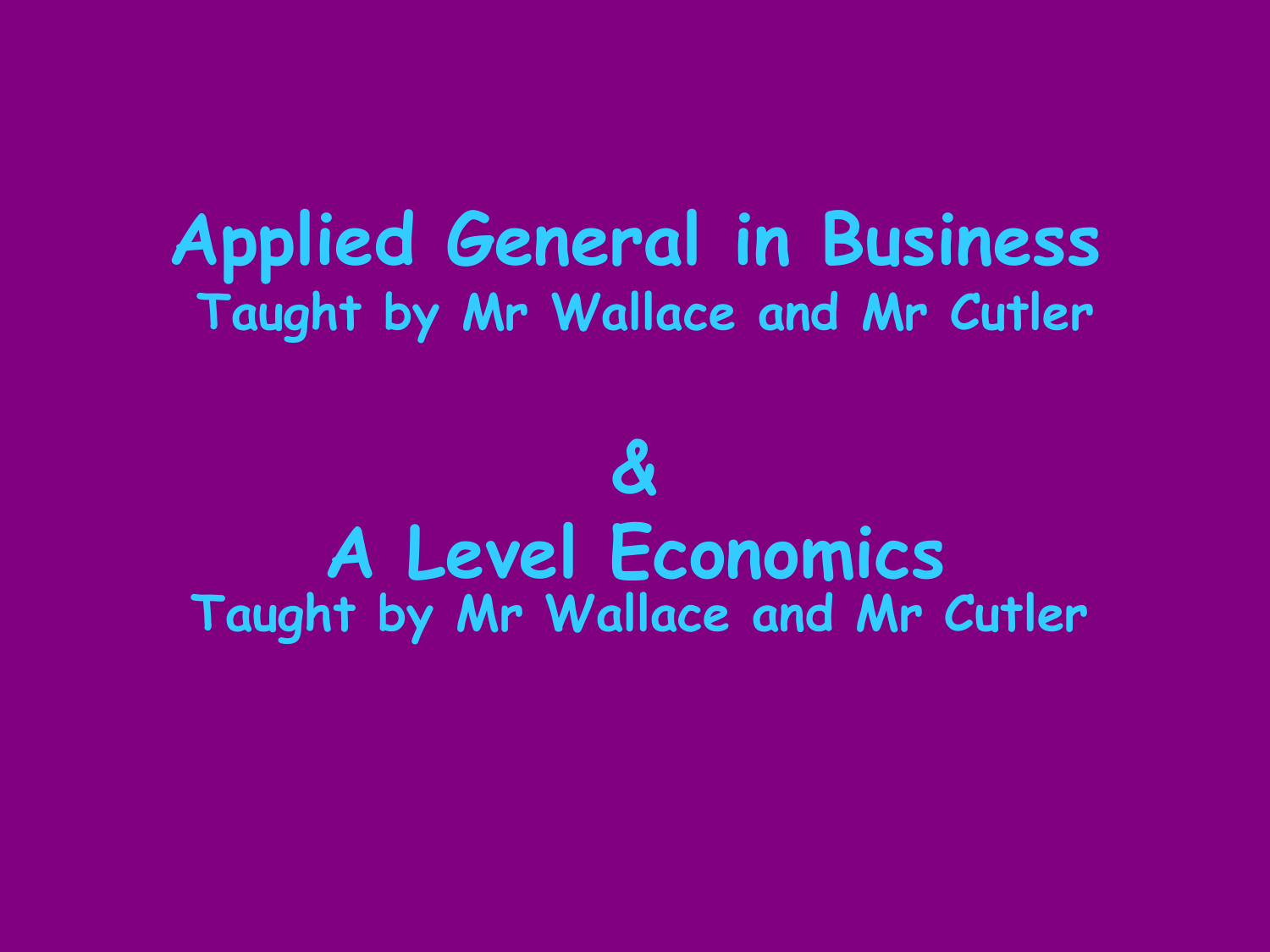**Applied General Business Structure of the course:**

- The course is made up of **1 exam per year** & **2 coursework units per year**. Coursework units last approximately 10-12 weeks.
- 1 exam in Year 12 in May 2017 & 1 in Year 13 in June 2018
- 2 coursework units to complete by May 2017 and 2 more to complete by May 2018.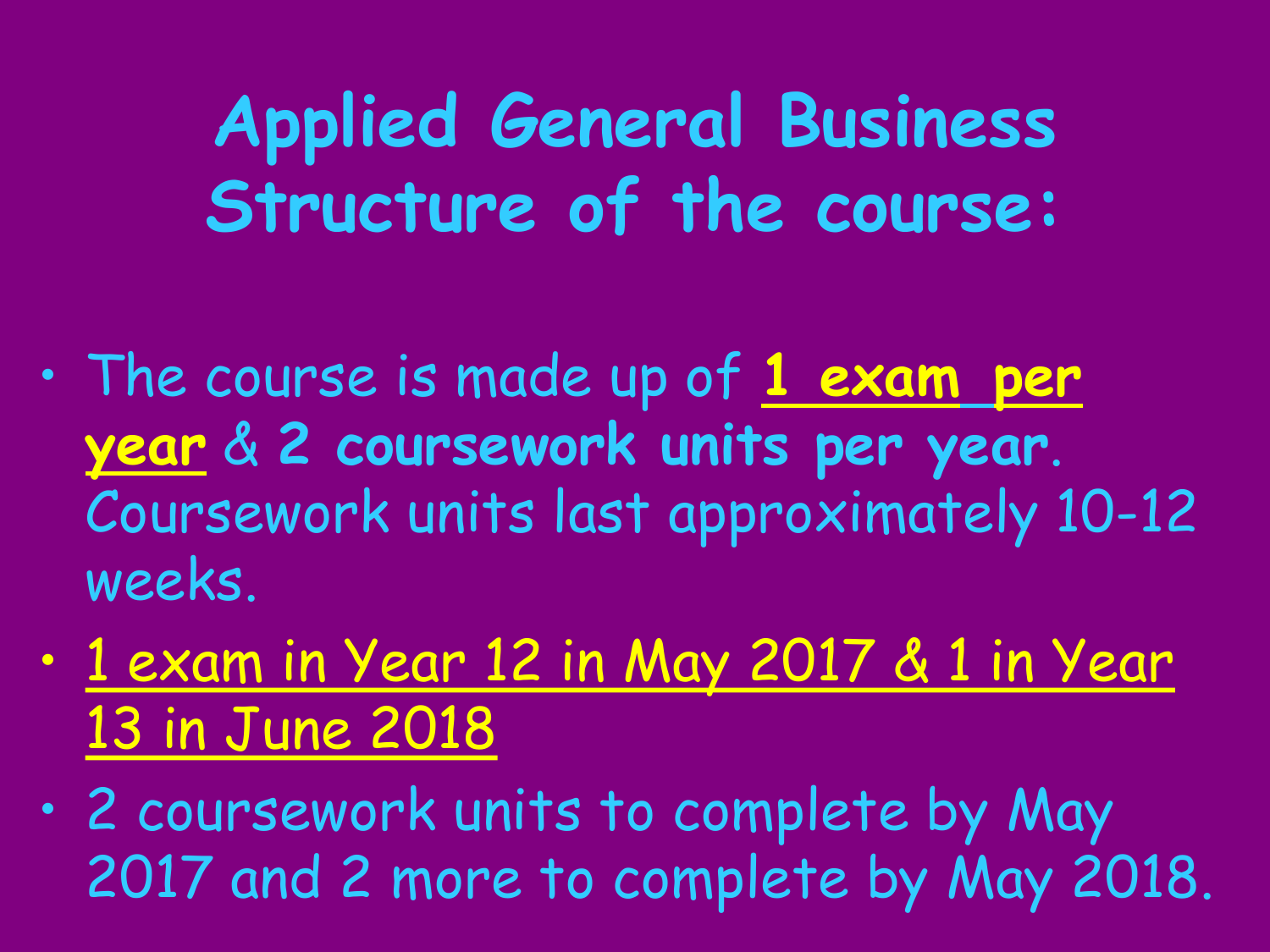## **Level 3 Certificate Applied General Business Year 12 units**

- **Unit 1: Financial planning & analysis (Examination)**
- **Unit 2: Business dynamics (Coursework)**
- **Unit 3: Entrepreneurial opportunities (Coursework)**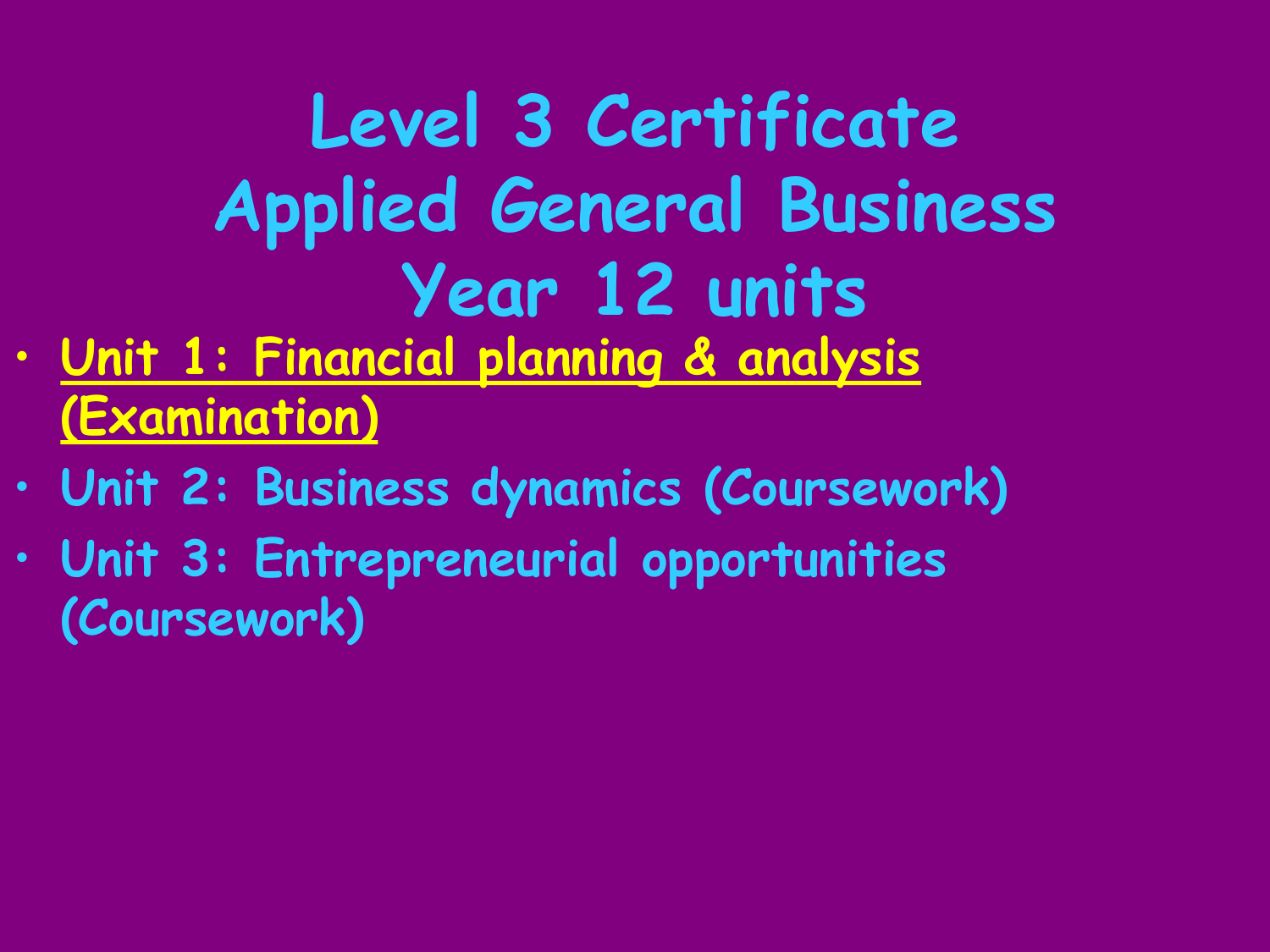#### **Level 3 Extended Certificate Applied General Business Year 13 units**

- *Unit 1: Financial planning & analysis (Examination)*
- *Unit 2: Business dynamics (Coursework)*
- *Unit 3: Entrepreneurial opportunities (Coursework)*

### **+**

- **Unit 4: Managing People (Examination – June 2018)**
- **Unit 5: Developing a Business Proposal**
- **Unit 6: e-Business Implementation**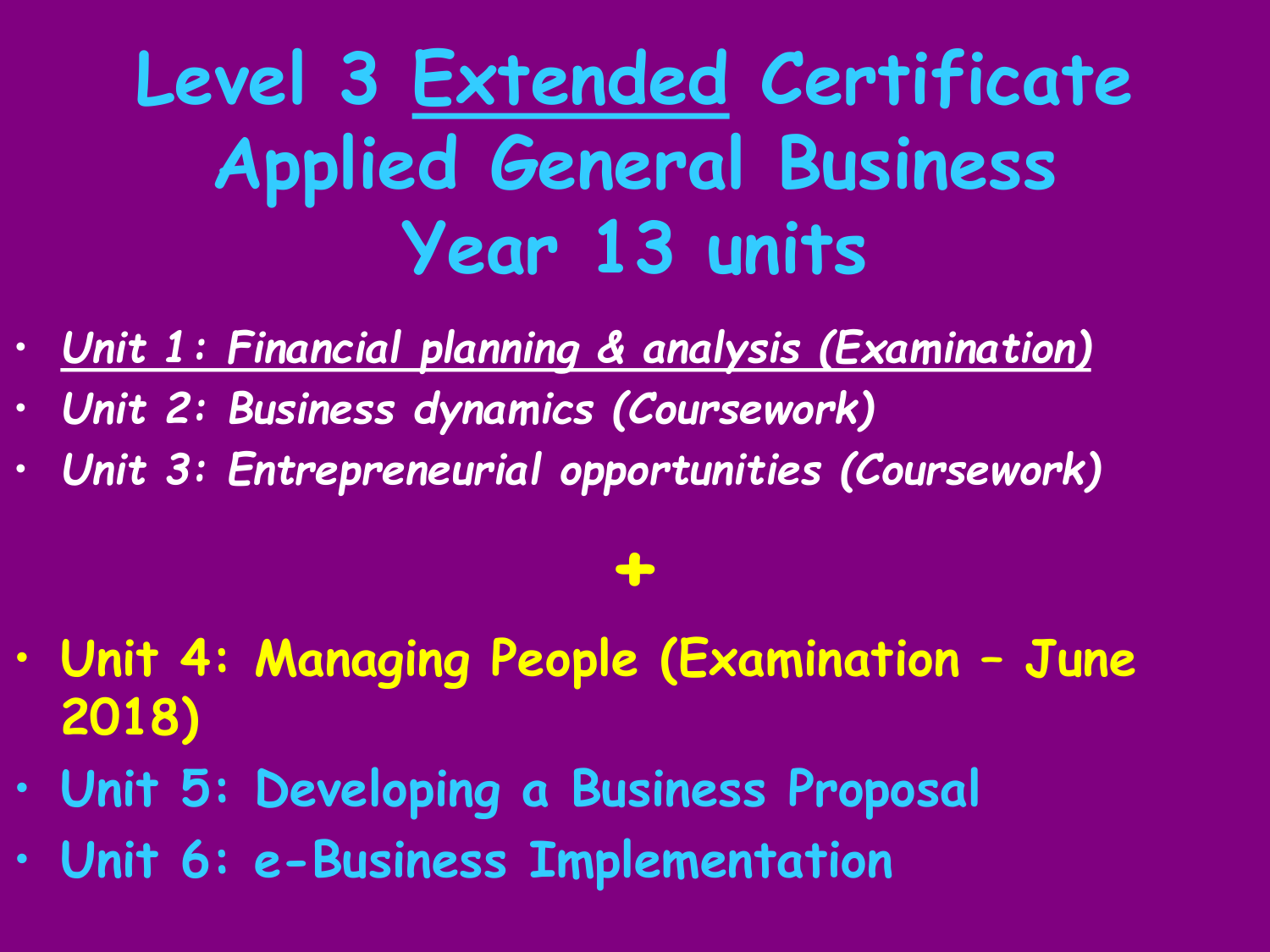### **Applied General Business Assessment Objectives**

- **Concepts understood**
- **Convincing story**
- **Recounts in your own words**
- **Logical chains of argument**
- **Collects and analyses data. Selects data with purpose**
- **Judgements based on evidence – provides alternative viewpoints**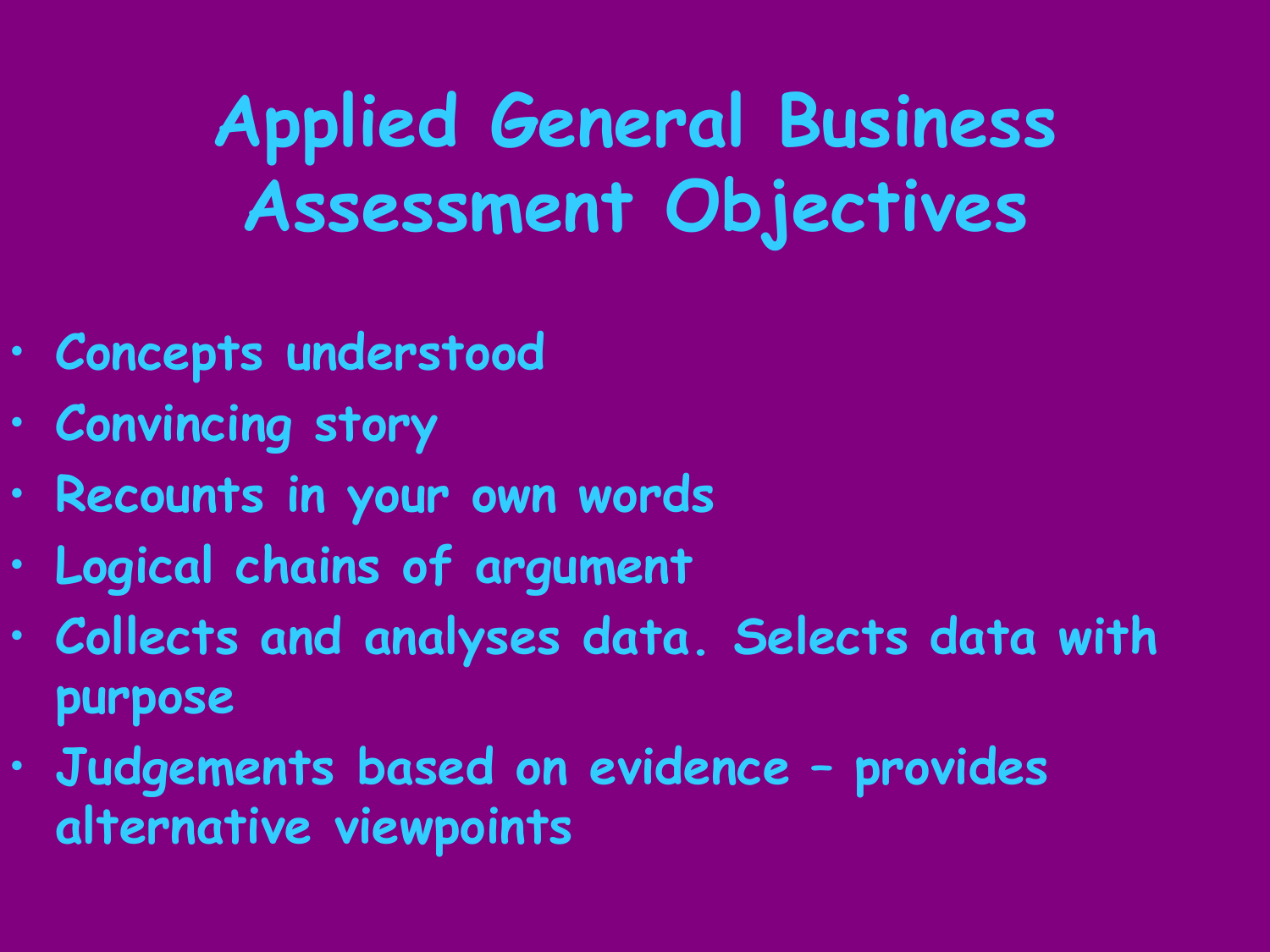|  |                                          |                                                                                                                          | opportunities, operate<br>efficiently and motivate<br>staff                                                    |                                                                                                                           |  |
|--|------------------------------------------|--------------------------------------------------------------------------------------------------------------------------|----------------------------------------------------------------------------------------------------------------|---------------------------------------------------------------------------------------------------------------------------|--|
|  |                                          | P6 (4 UMS points)<br>Outline three ways in<br>which a business could<br>hold a competitive                               | M5 (4 UMS points)<br>Analyse the factors<br>affecting the ability of the<br>business to hold a                 | D <sub>2</sub> (4 UMS points)<br>Evaluate the extent to<br>which the business holds<br>a competitive advantage            |  |
|  | <b>PO3 Consider</b><br>business dynamics | P7 (4 UMS points)<br>Outline the competitive<br>position of a business                                                   | M6 (4 UMS points)<br>Analyse the factors<br>affecting the competitive<br>position of the business              | D3 (4 UMS points)<br>Evaluate the extent to<br>which the business has a<br>favourable competitive<br>position             |  |
|  |                                          | P8 (4 UMS points)<br>Outline two management<br>policies intended to<br>improve the competitive<br>position of a business | M7 (4 UMS points)<br>Explain how the policies<br>could have improved the<br>business's competitive<br>position | D4 (4 UMS points)<br>Evaluate the extent to<br>which the policies<br>improved the competitive<br>position of the business |  |
|  |                                          | Describe two strengths                                                                                                   | Explain how the strengths                                                                                      | Evaluate the significance                                                                                                 |  |
|  | <b>PO4 Assess</b>                        | and two weaknesses of a<br>business                                                                                      | and weaknesses affect<br>the performance of the<br><b>business</b>                                             | of the strengths and<br>weaknesses for the<br>performance of the<br>business                                              |  |
|  | business potential                       | P10 (4 UMS points)                                                                                                       | M9 (4 UMS points)                                                                                              | D6 (4 UMS points)                                                                                                         |  |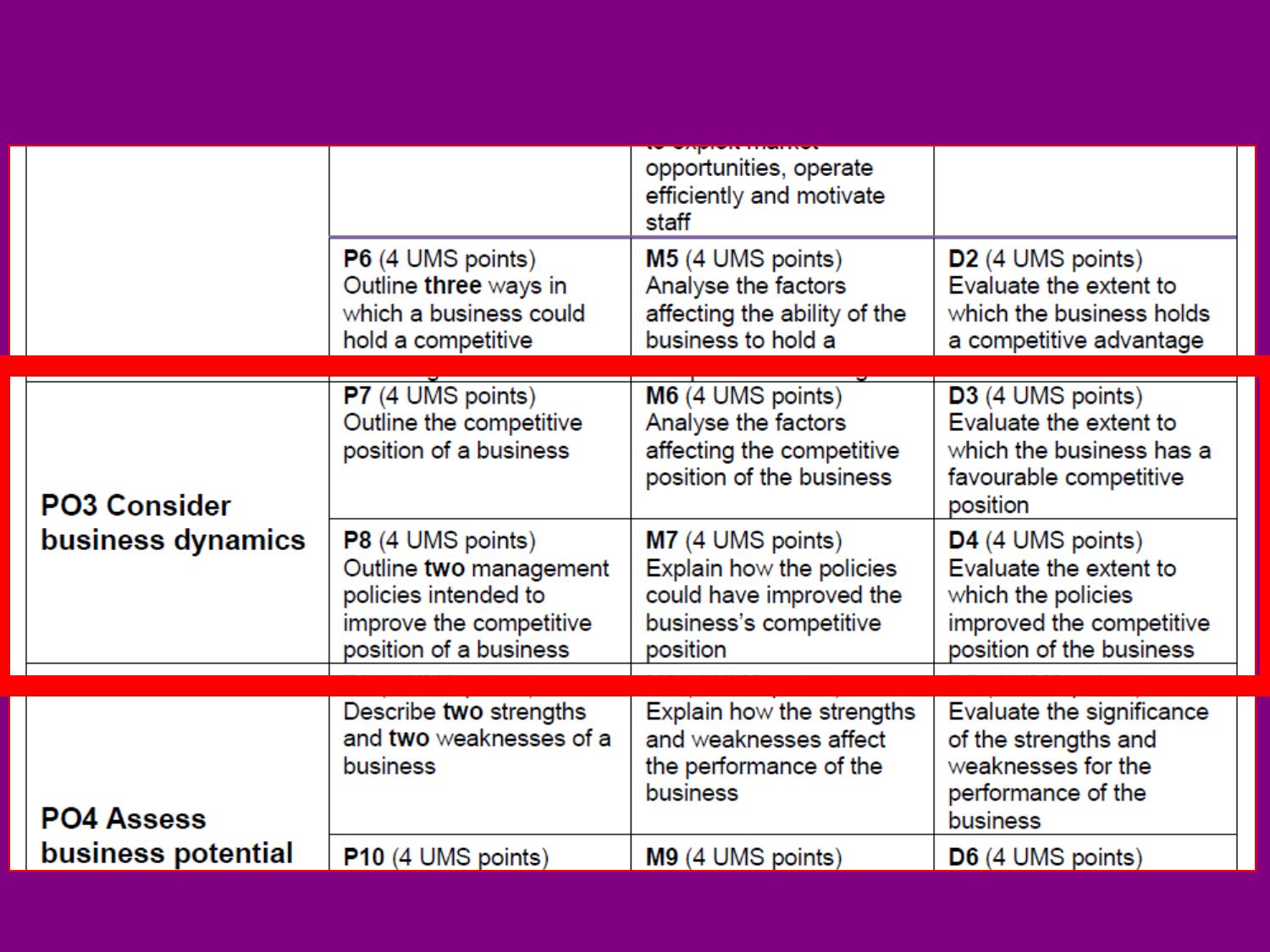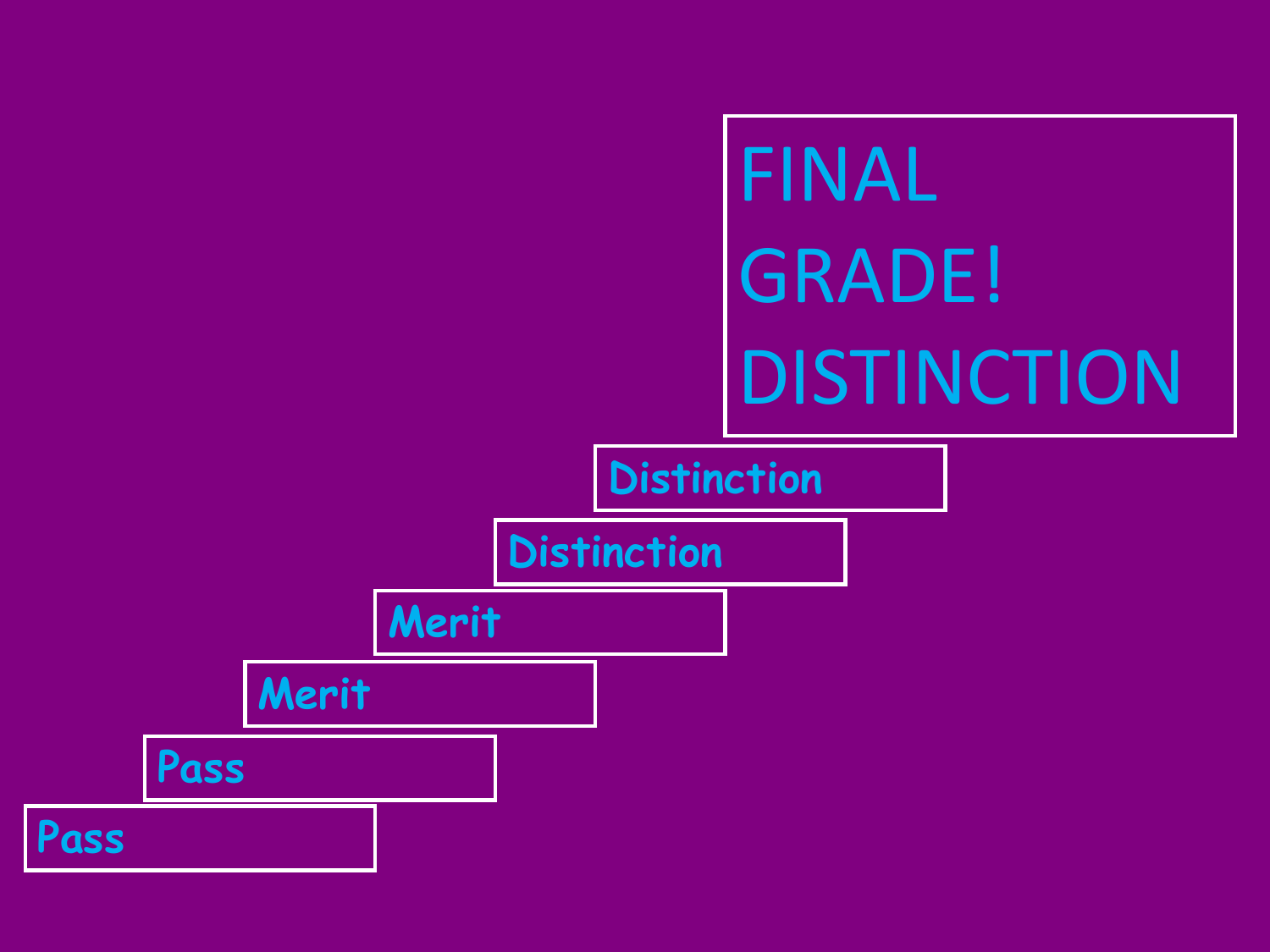# FINAL GRADE! PASS

**Distinction**

**Distinction**

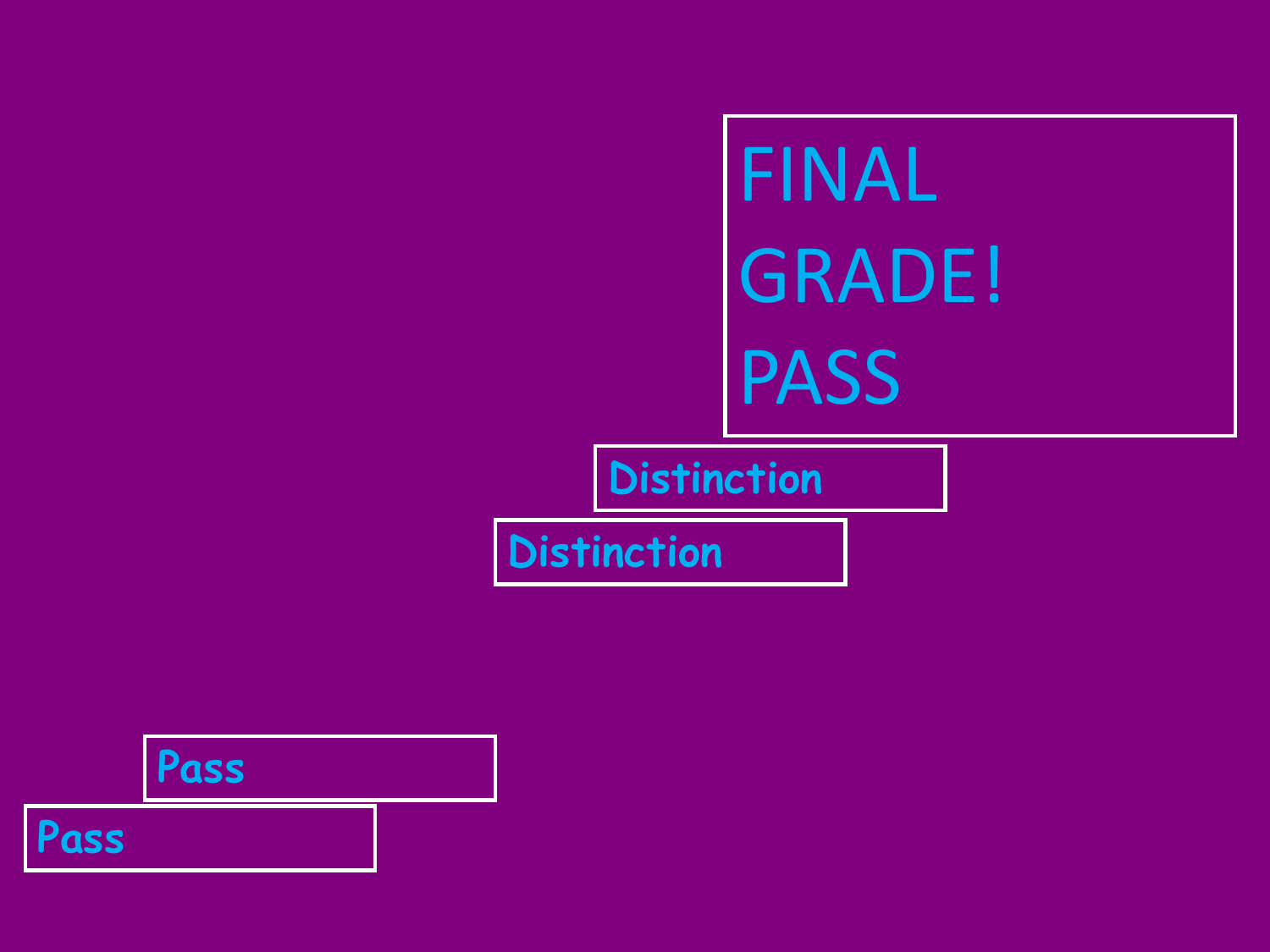### **A Level Economics Structure of the course**

#### • **Paper 1: Markets & Market Failure – 2 hours**

- » Economic activity
- » Allocation of resources
- » Demand and supply model
- » Market failure & government intervention
- **Paper 2: The National & International Economy – 2 hours**
	- » The performance of the UK economy
	- » Government economic policy
	- » Fiscal & monetary policy
	- » International trade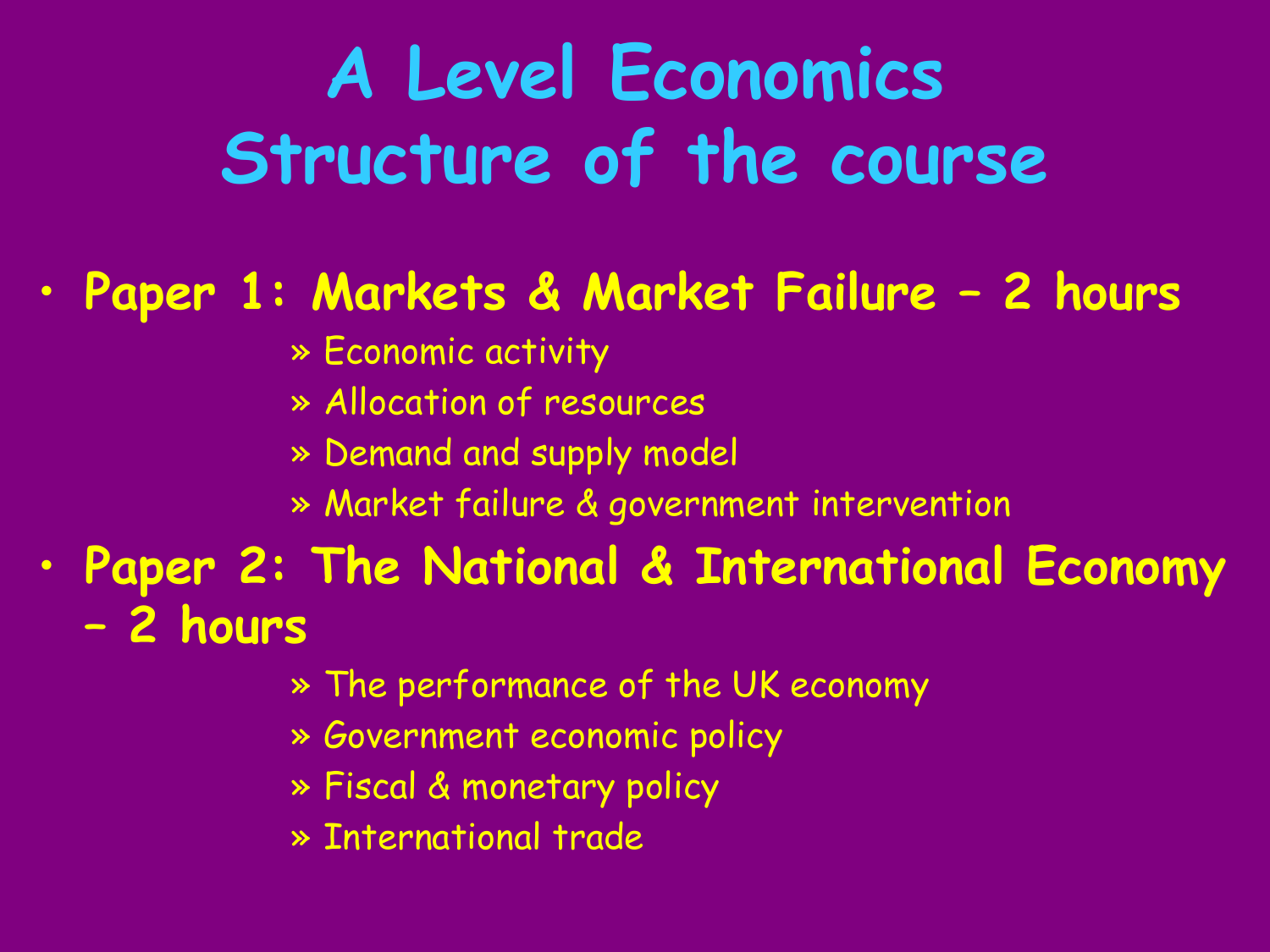### **A Level Economics Structure of the course**

- **Paper 3: Economic Principles & Issues – 2 hours**
	- » Synoptic paper
	- » Benefits of the free market system
	- » Benefits of competition
	- » Effectiveness of government policies (taxation, spending, interest rates, exchange rates etc.)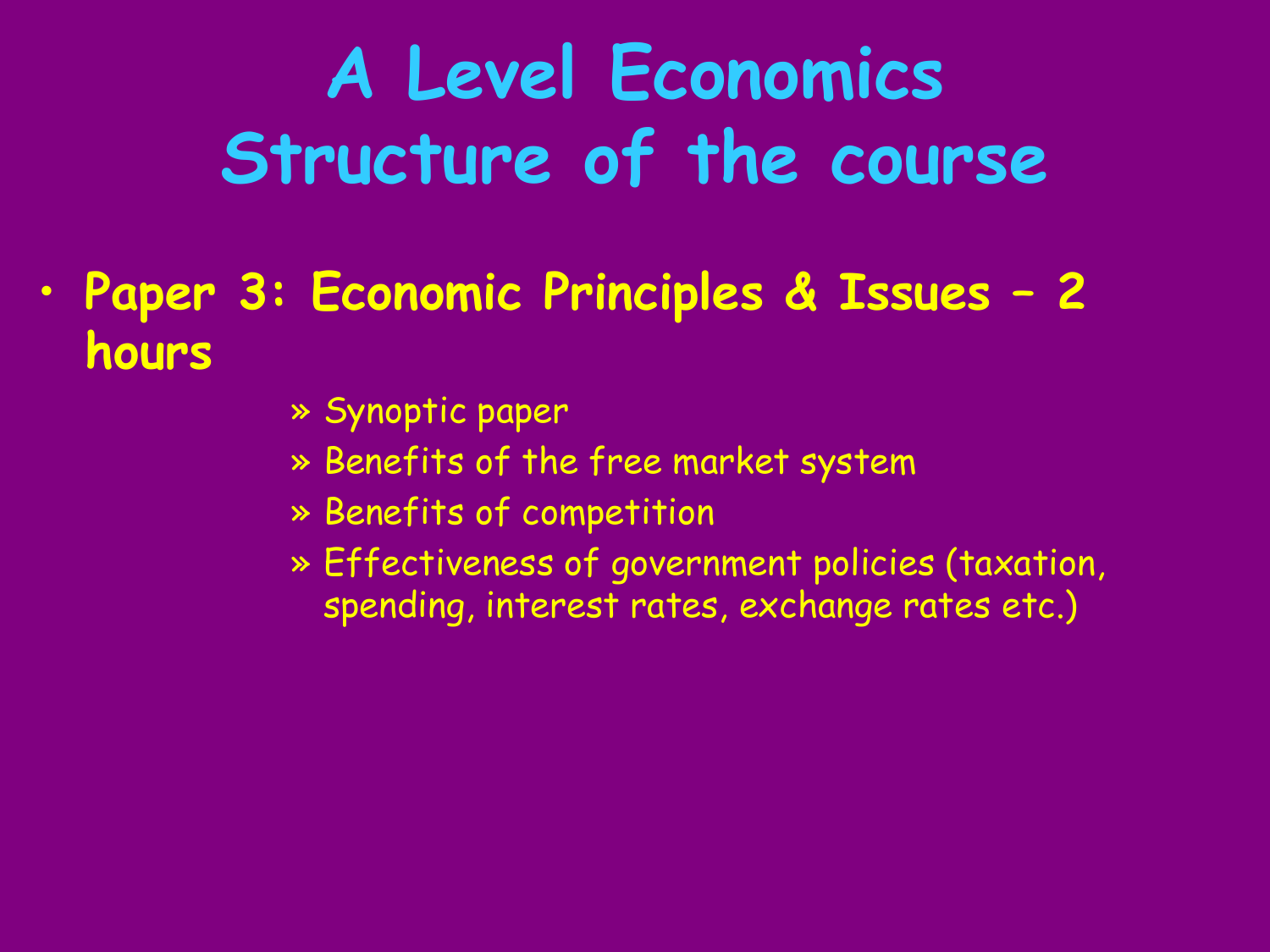## **A Level Economics Typical topics**

- How do markets work?
- What should the government provide?
- Should road pricing be introduced?
- Should we pay tax? What taxes?
- Should we allow companies to do what they want?
- Why are footballers paid more than doctors?
- What does the government want?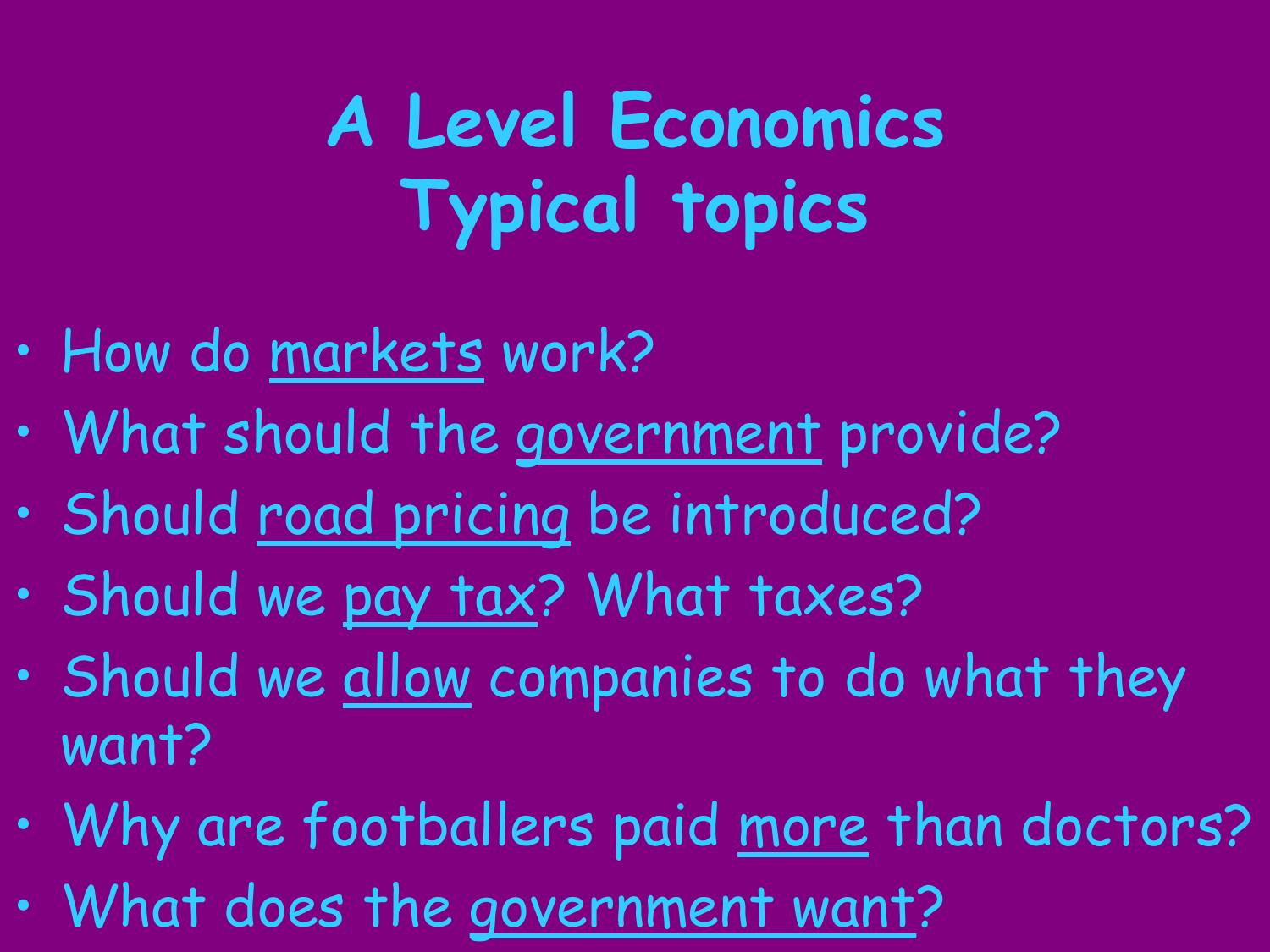# **Departmental Expectations**

- Attend **all** lessons
- Hand **all** work in on time
- Follow our advice and words of wisdom to complete **all** tasks/exercises
- Revise for your exams and complete **all** class exercises
- **Watch** the **news** & **read** a broadsheet newspaper
- Remember you will have to tolerate Mr Cutler and Mr Wallace for 2 years! ( We are not always right but we are never wrong!)